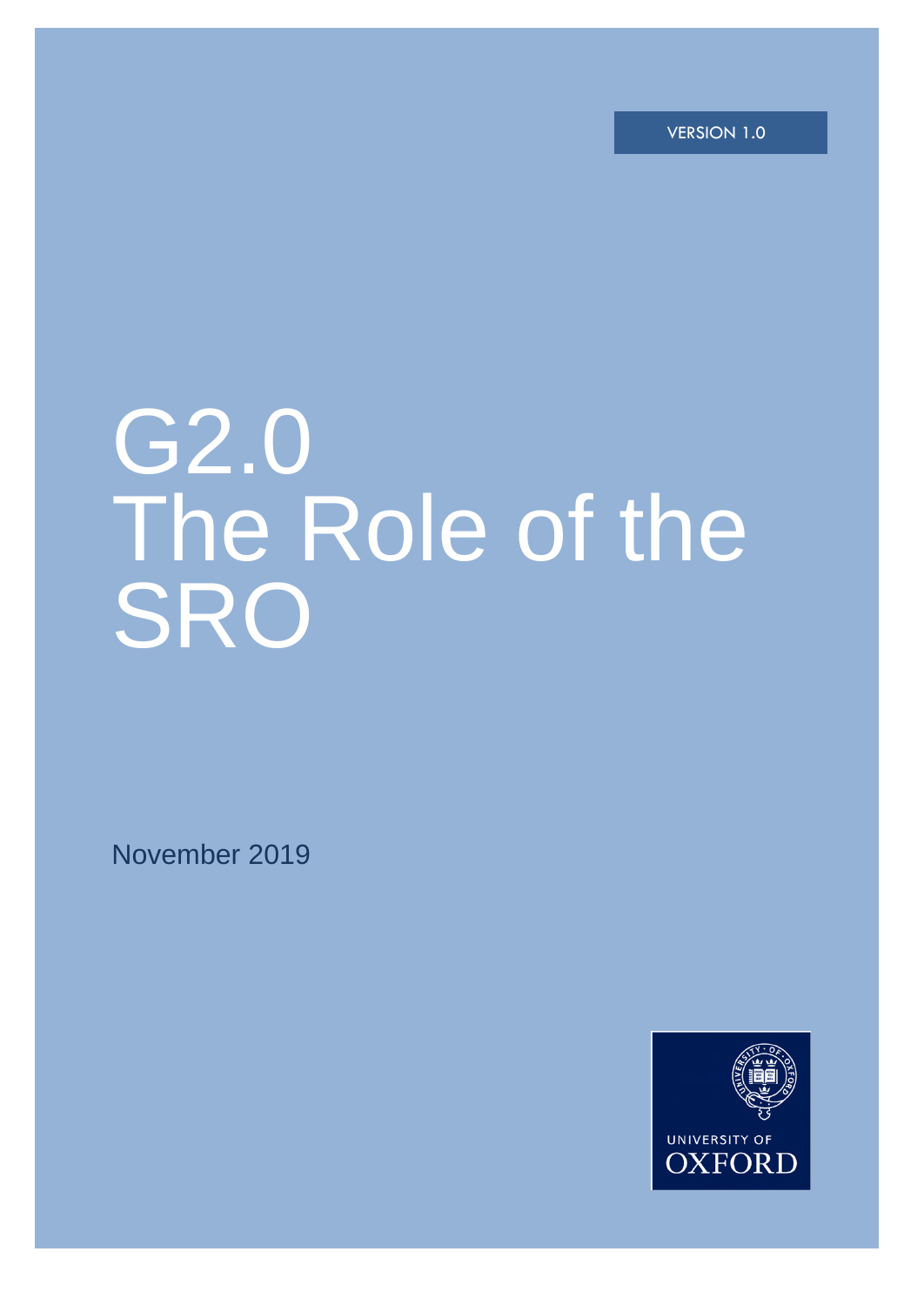| Date          | Version | Author        | <b>Notes</b> |
|---------------|---------|---------------|--------------|
| November 2019 | ⊥.∪     | Linda Ranford |              |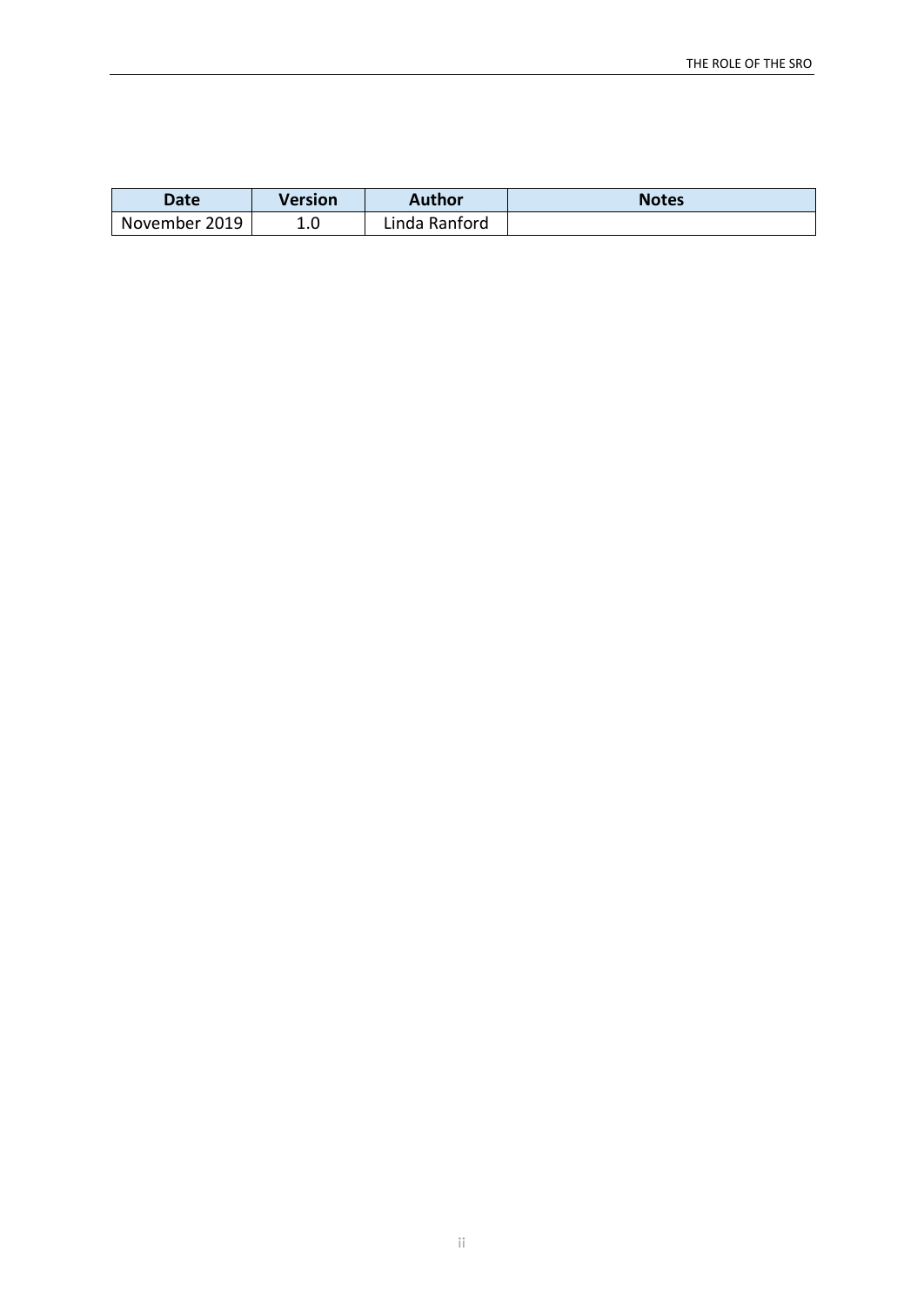## The role of the Senior Responsible Owner

#### **Introduction**

In November 2017 BESC established a working group to devise proposals for implementing the concept of the Senior Responsible Owner (SRO). The findings and recommendations of the group have been considered and endorsed by BESC (January 2018), PRAC (February 2018) and Council (March 2018). The following recommendations were approved:

- (i) *that Project Sponsor Groups should be renamed as 'Project Boards'* Introducing the role of SRO does not require a major change in the *composition* of the group that oversees the delivery of a University capital project (see Fig. 1 below). But it will require a change in *culture and dynamics* if the full benefits are to be realised: moving from collective responsibility and democratic decisionmaking to individual responsibility and executive decision-making authority.
- (ii) *that the SRO is nominated by, and acts on behalf of the lead Division, or the University* to lead the delivery of an agreed business case on behalf of the University. Whilst the SRO should be someone who can command the confidence of the end users, s/he must also take a wider institutional view (see Annex A Sample SRO role description).
- (iii) *that, in most cases, the SRO will also be the executive chair of the Project Board* and that where this is not the case the Project Board chair will be a non-executive role. This is consistent with the standard PRINCE2 model and ensures clarity of authority in an environment where, historically, the role of committee chair carries certain resonances and responsibilities.
- (iv) *that appropriate leadership costs and resources to support the SRO and Senior User should be built into project budgets* (e.g. Client Representative).
- (v) *that the SRO should have full delegated authority over the use of any contingency that has been released to his/her control by SCSG or CSG*.
- (vi) *that the SRO must have the right to view all information relating to their project* and should implement, in consultation with the Senior Supplier, a clear framework for reporting and information flows.



#### **The role of Senior Responsible Owner**

SROs are personally accountable for ensuring the ongoing delivery of their Project and will ensure that the project is delivered on budget, on time and to scope. SROs are responsible for securing the resources necessary for the success of their project and for ensuring that the related implementation and transition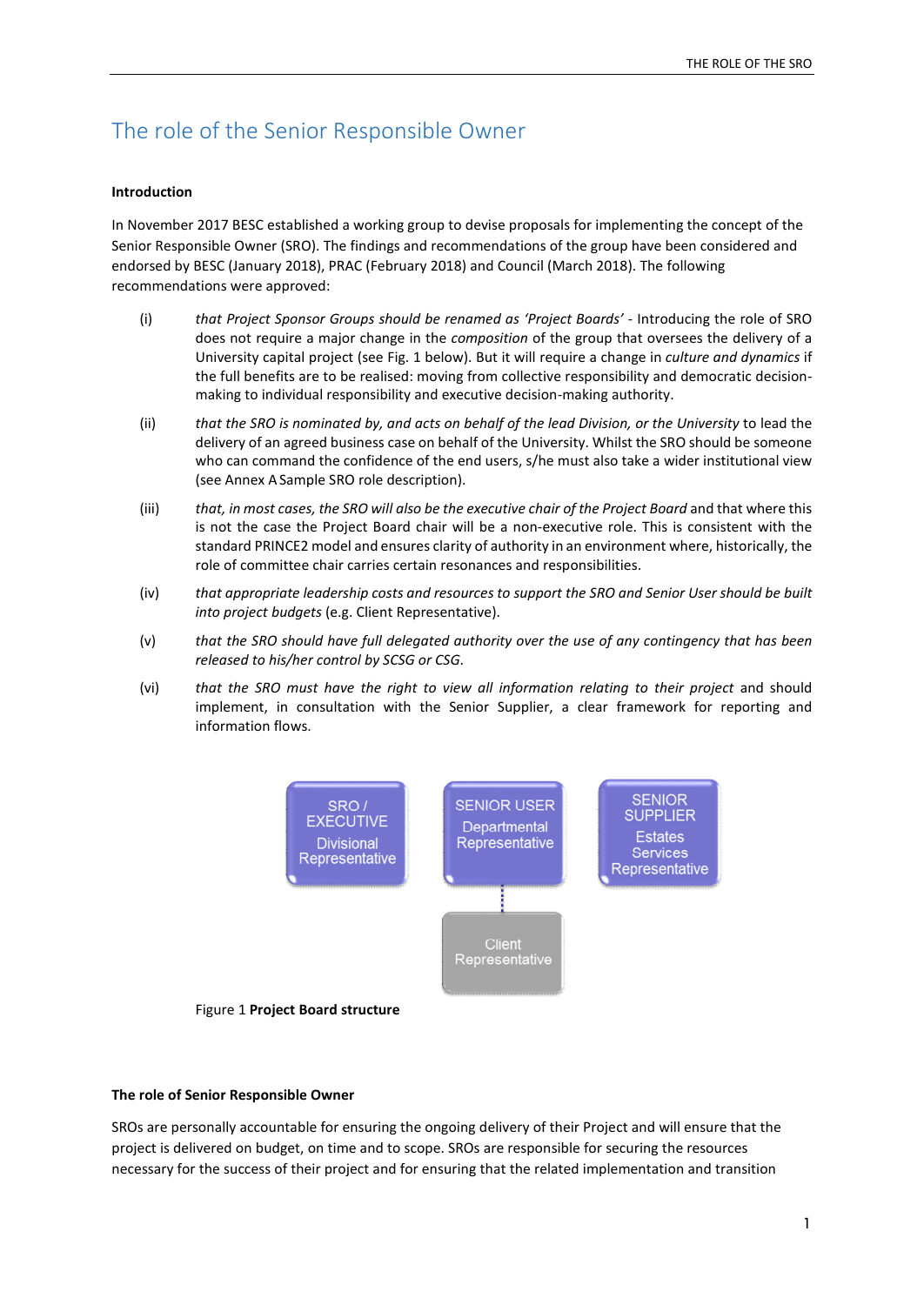activities realise the agreed objectives and benefits. They are personally accountable to the Building and Estates Sub-committee via the Programme Board and are expected to explain the decisions and actions they have taken. SROs must ensure the effectiveness of the governance, assurance and project management arrangements and maintain them throughout the life of the Project. They should adopt best practice and be prepared to justify any deviation from it, in line with guidance issued in the Financial Regulations, Estates Standing Orders and Philosophy Documents.

#### **An SRO will:**

- Be a visible, engaged and active project leader, and not simply a figurehead
- Deliver the agreed outcomes and benefits
- Create an open, honest and positive culture committed to delivering at pace
- Challenge when appropriate and escalate concerns to the Sub-committee

• Provide appropriate support, leadership and strategic focus to the Programme Manager and Project Manager

• Have sufficient time, experience and the right skills to undertake the full responsibilities of the role

#### **Specific SRO accountabilities:**

#### Ensure that the project environment is structured to deliver a successful outcome

• Establish a robust business case for the project during the initiation/definition phase and ensure that it continues to be aligned with the University and/or Divisional strategy

- Identify and secure the necessary funding for the project
- Exercise financial control of the project, including ensuring that value for money is obtained, having due regard to running costs in addition to capital expenditure
- Champion robust, appropriate and transparent project governance
- Build strong and effective relationships with key stakeholders, justify their trust and retain their confidence, and obtain their commitment to benefits realisation
- Ensure that there is a defined organisational structure and appropriately detailed project plan
- Build the right project environment, securing necessary resources and skills and providing clear lines of accountability
- Provide appropriate support, leadership and strategic focus to the Programme Manager and Project Manager

#### Ensure that the project meets its objectives and delivers the projected benefits

• The SRO owns the Business Case, Delivery Plan, and Risk Log and is therefore responsible for establishing and maintaining them, and for ensuring that the aims of the project continue to be aligned with University and/or Divisional strategy

• Gain agreement to the project objectives and benefits amongst stakeholders

• Understand the University and/or Divisional strategy ensuring the strategic fit of the project objectives and benefits

#### Monitor and take control of progress

• Monitor, control and report the progress of the project at a strategic level, maintaining openness and transparency especially with regard to project progress, risks and issues

- Ensure that the business case is updated at the required gateways
- Champion accurate and consistent project reporting
- Communicate effectively with stakeholders and the Programme Board regarding project progress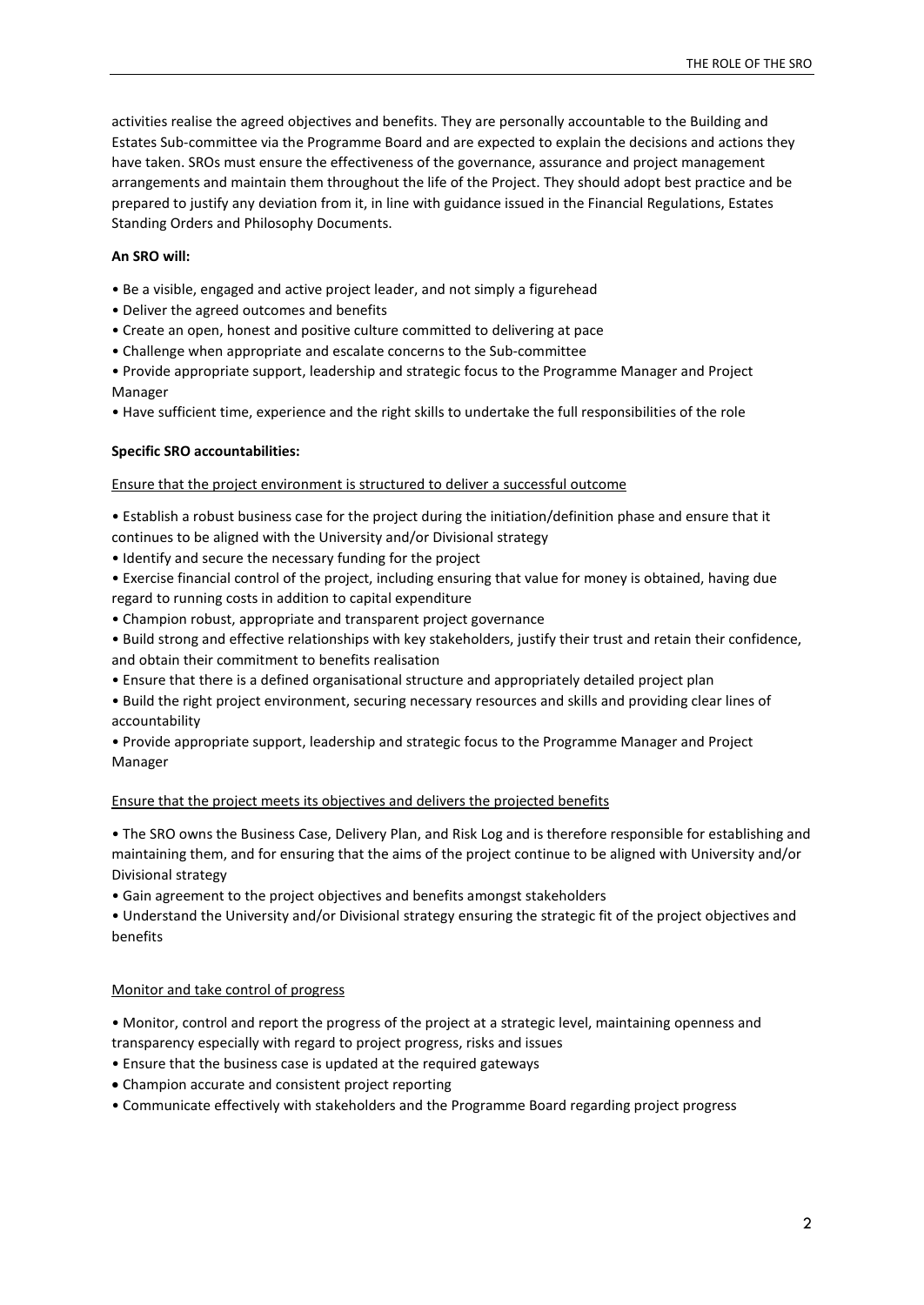#### Ensure problem resolution and referral processes are appropriate and effective

- Identify, understand and drive the successful mitigation of project risks
- Escalate issues to the Programme Board which after mitigation have the potential to impact the successful delivery of the project
- Arbitrate between stakeholders and/or Project Board members' conflicting opinions and balancing user aspirations with project constraints
- Ensure that communication processes are effective and that the project's objectives and deliverables continue to be consistent with the University and/or Divisional strategy

#### Ensure that the project is subject to review at appropriate stages

• Champion the project team's active participation in the benchmarking, Key Performance Indicator and Project Quality Review Processes as required by BESC

• Champion the value of robust project review and ensure it occurs at key points in the project lifecycle, particularly at the pre-initiation (feasibility) and initiation stages; ensure that the project follows the Gateway review process

### Manage formal project closure

• Formally close the project and verify the final financial position of the project

• Ensure that the post project and post occupancy evaluations (PPE & POE) take place and that the output is communicated to the appropriate stakeholders

• Ensure a plan for both long term benefits realisation and on-going sustainability is agreed with key stakeholders as part of the process of moving the project to "in use"

#### **What behaviours and characteristics should an SRO have?**

An SRO needs to:

- take responsibility for, and ownership of, the project including taking corrective action and implementing mitigation measures when issues arise, and celebrating success
- have a good understanding of the business case associated with the project
- be a senior reputable figure approved by the Building and Estates Sub-committee and be able to discharge the responsibilities of the SRO role
- be active and engaged, not just a figurehead
- have sufficient experience and training to carry out SRO responsibilities

An SRO must be someone who can:

- broker relationships with stakeholders both internal (University) and external
- deploy delegated authority within a clear framework to ensure that the project achieves its objectives while retaining full responsibility and ownership
- provide advice, guidance and direction to programme and project managers as necessary
- acknowledge their own skills or knowledge gaps and resource the programme or project team accordingly
- give the time required to perform the role effectively
- negotiate well and influence people
- be aware of the University and/or Divisional strategy University and how it influences the project
- represent the interests of the project through effective networking with peers and key stakeholders
- maintain a candid and transparent culture, promoting openness and honesty when reporting project progress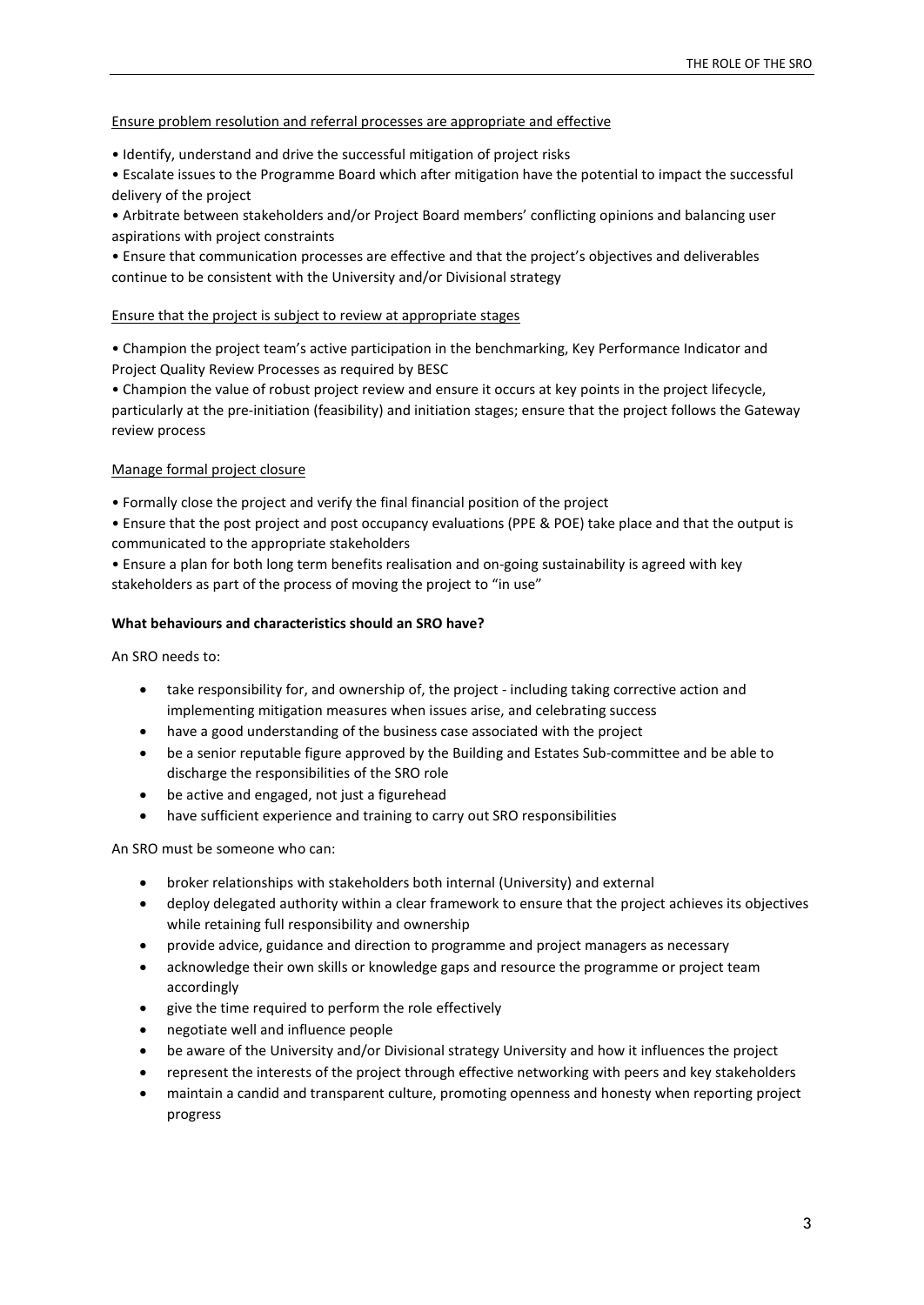### **Training**

A three-day development programme for all SROs is currently being rolled out by the Capital Projects team in partnership with Saïd Business School, based on their Major Projects Leadership Academy programme. This is supplemented by Project Board training, currently delivered to all Project Board members by the Capital Projects team.

The themes of the course are:

- how to identify and lessen project challenges and complexities
- the importance of leadership
- information on managing specific challenges identified by the cohort